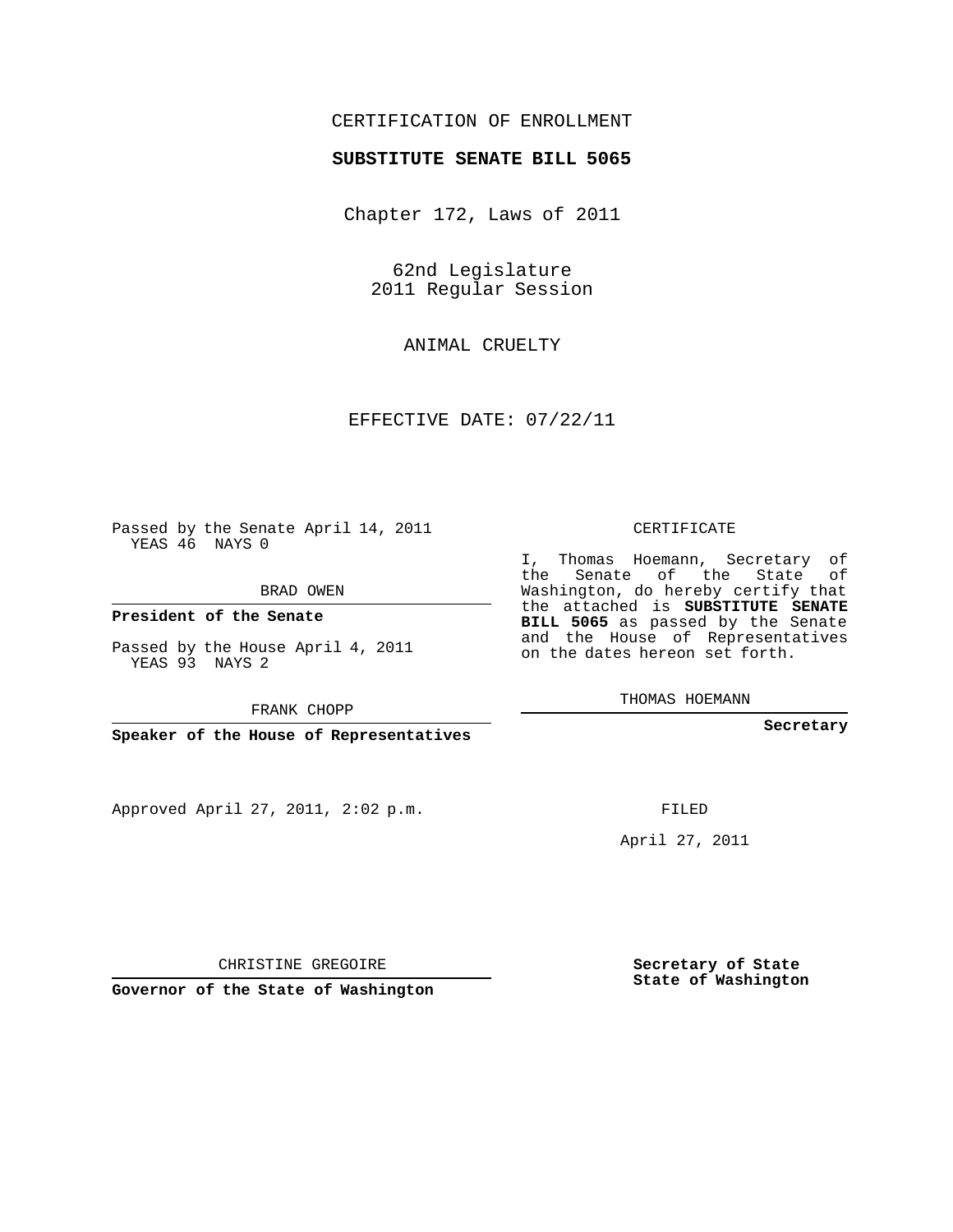## **SUBSTITUTE SENATE BILL 5065** \_\_\_\_\_\_\_\_\_\_\_\_\_\_\_\_\_\_\_\_\_\_\_\_\_\_\_\_\_\_\_\_\_\_\_\_\_\_\_\_\_\_\_\_\_

\_\_\_\_\_\_\_\_\_\_\_\_\_\_\_\_\_\_\_\_\_\_\_\_\_\_\_\_\_\_\_\_\_\_\_\_\_\_\_\_\_\_\_\_\_

AS AMENDED BY THE HOUSE

Passed Legislature - 2011 Regular Session

## **State of Washington 62nd Legislature 2011 Regular Session**

**By** Senate Judiciary (originally sponsored by Senators Carrell, Kline, Kohl-Welles, Nelson, Delvin, Tom, Shin, McAuliffe, and Kilmer)

READ FIRST TIME 02/10/11.

 AN ACT Relating to prevention of animal cruelty; amending RCW 16.52.011, 16.52.015, 16.52.085, 16.52.200, and 16.52.207; and prescribing penalties.

BE IT ENACTED BY THE LEGISLATURE OF THE STATE OF WASHINGTON:

 **Sec. 1.** RCW 16.52.011 and 2009 c 287 s 1 are each amended to read as follows:

 (1) Principles of liability as defined in chapter 9A.08 RCW apply to this chapter.

 (2) The definitions in this section apply throughout this chapter unless the context clearly requires otherwise.

 (a) "Abandons" means the knowing or reckless desertion of an animal by its owner or the causing of the animal to be deserted by its owner, in any place, without making provisions for the animal's adequate care. (b) "Animal" means any nonhuman mammal, bird, reptile, or amphibian.

 (c) "Animal care and control agency" means any city or county animal control agency or authority authorized to enforce city or county municipal ordinances regulating the care, control, licensing, or treatment of animals within the city or county, and any corporation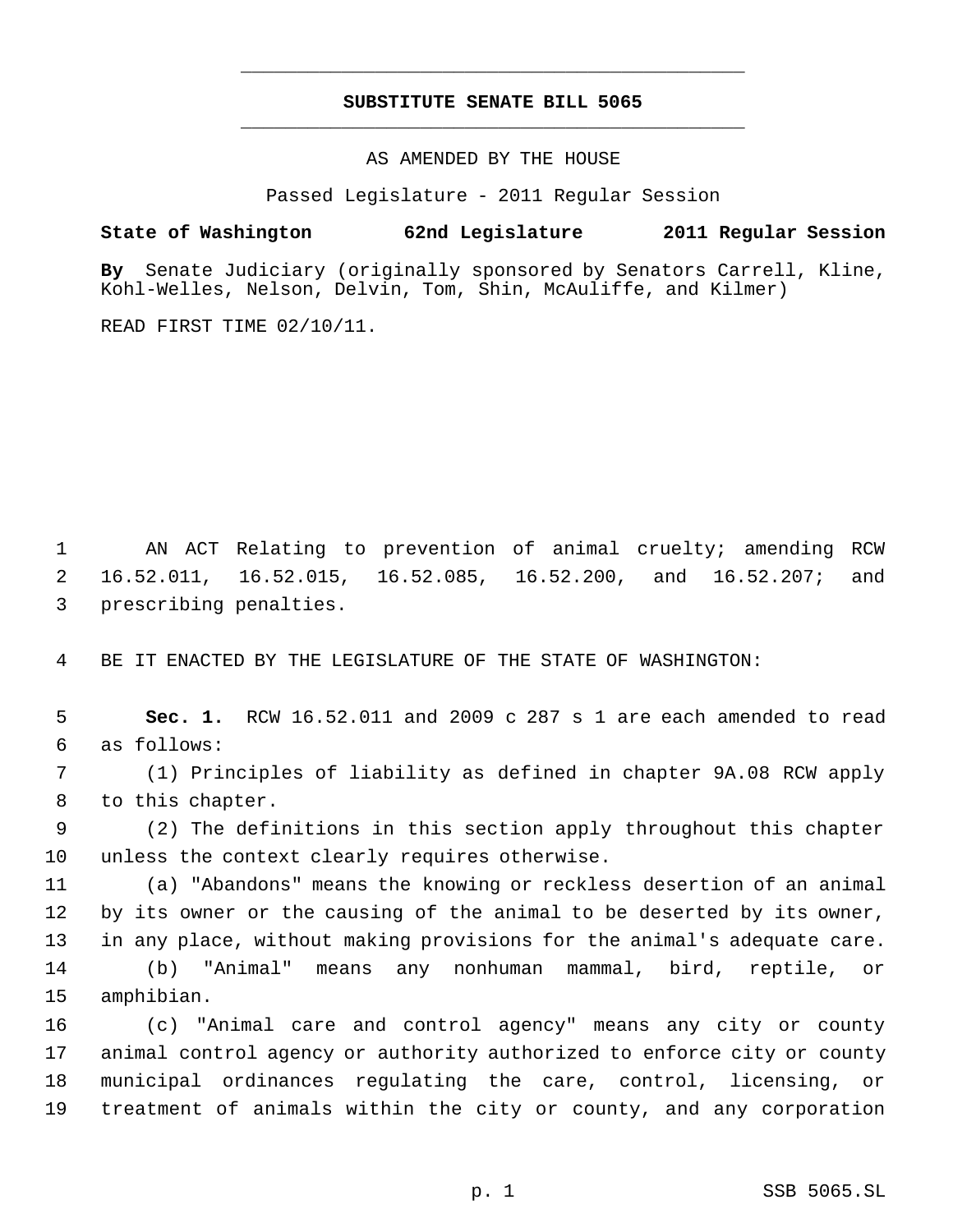organized under RCW 16.52.020 that contracts with a city or county to enforce the city or county ordinances governing animal care and control.

 (d) "Animal control officer" means any individual employed, contracted, or appointed pursuant to RCW 16.52.025 by an animal care and control agency or humane society to aid in the enforcement of ordinances or laws regulating the care and control of animals. For purposes of this chapter, the term "animal control officer" shall be 9 interpreted to include "humane officer" as defined in  $((+f+))$  (q) of this subsection and RCW 16.52.025.

 (e) "Euthanasia" means the humane destruction of an animal accomplished by a method that involves instantaneous unconsciousness and immediate death, or by a method that causes painless loss of consciousness, and death during the loss of consciousness.

15 (f) "Food" means food or feed appropriate to the species for which 16 it is intended.

 (g) "Humane officer" means any individual employed, contracted, or appointed by an animal care and control agency or humane society as authorized under RCW 16.52.025.

20  $((\frac{1}{3}))(h)$  "Law enforcement agency" means a general authority Washington law enforcement agency as defined in RCW 10.93.020.

22  $((+h))$   $(i)$  "Necessary food" means the provision at suitable intervals of wholesome foodstuff suitable for the animal's age and 24 species and that is sufficient to provide a reasonable level of 25 nutrition for the animal and is easily accessible to the animal.

 ( $(\frac{1}{1})$ ) (j) "Necessary water" means water that is in sufficient 27 quantity and of appropriate quality for the species for which it is intended and that is accessible to the animal.

 (k) "Owner" means a person who has a right, claim, title, legal share, or right of possession to an animal or a person having lawful control, custody, or possession of an animal.

32 ( $(\langle +\frac{1}{2}\rangle)$ ) (1) "Person" means individuals, corporations, partnerships, associations, or other legal entities, and agents of those entities.

34 ( $(\langle k \rangle)$ ) (m) "Similar animal" means ((an animal classified in the 35 same genus)): (i) For a mammal, another animal that is in the same taxonomic order; or (ii) for an animal that is not a mammal, another animal that is in the same taxonomic class.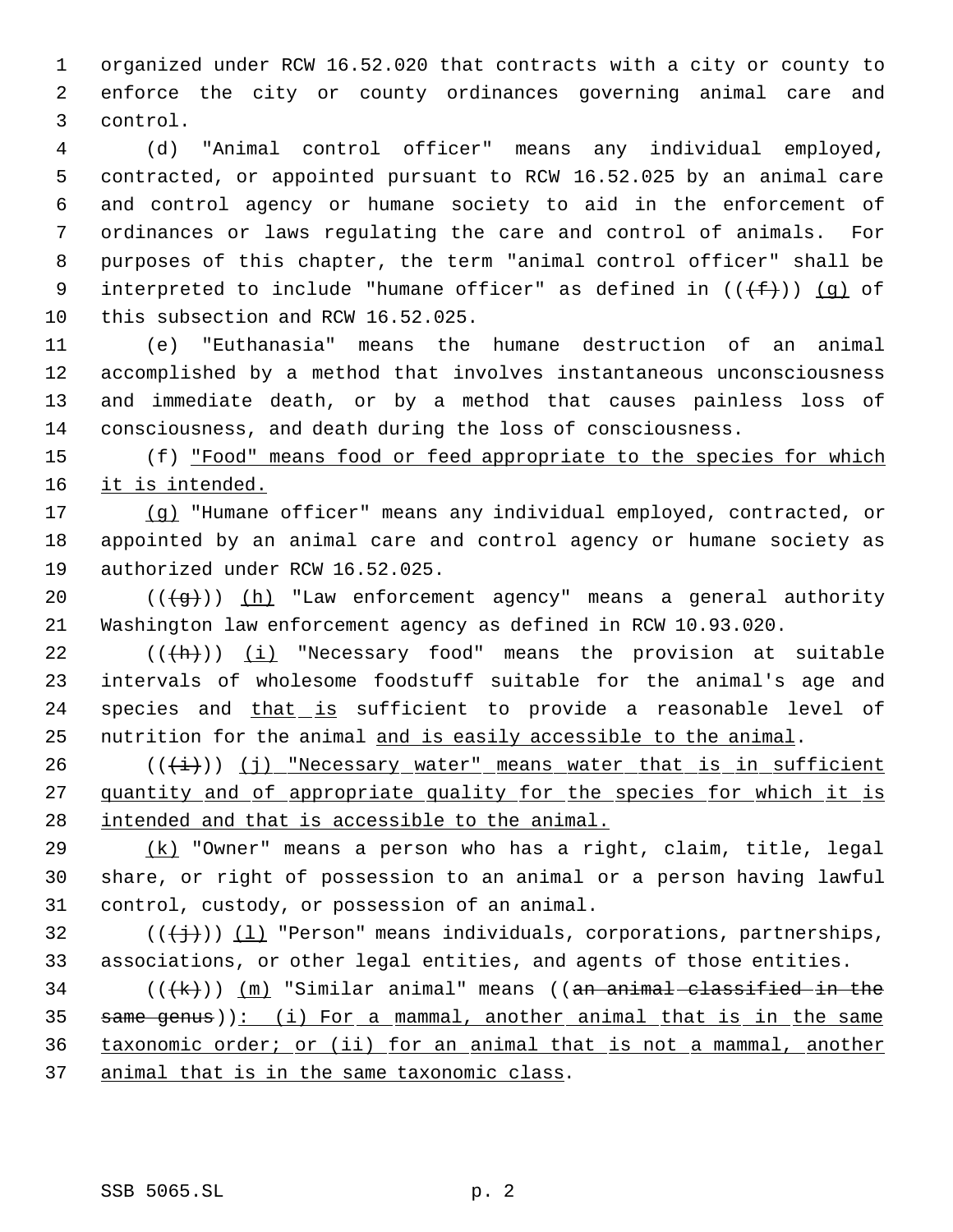1 ( $(\{\pm\})$ ) (n) "Substantial bodily harm" means substantial bodily harm as defined in RCW 9A.04.110.

 **Sec. 2.** RCW 16.52.015 and 2003 c 53 s 110 are each amended to read as follows:

 (1) Law enforcement agencies and animal care and control agencies may enforce the provisions of this chapter. Animal care and control agencies may enforce the provisions of this chapter in a county or city only if the county or city legislative authority has entered into a contract with the agency to enforce the provisions of this chapter.

 (2) Animal control officers enforcing this chapter shall comply with the same constitutional and statutory restrictions concerning the execution of police powers imposed on law enforcement officers who enforce this chapter and other criminal laws of the state of Washington.

 (3) Animal control officers have the following enforcement powers when enforcing this chapter:

 (a) The power to issue citations based on probable cause to 18 offenders for civil infractions and misdemeanor and gross misdemeanor violations of this chapter or RCW 9.08.070 through 9.08.078 or ((81.56.120)) 81.48.070;

 (b) The power to cause a law enforcement officer to arrest and take into custody any person the animal control officer has probable cause to believe has committed or is committing a violation of this chapter 24 or RCW 9.08.070 or ((81.56.120)) 81.48.070. Animal control officers may make an oral complaint to a prosecuting attorney or a law enforcement officer to initiate arrest. The animal control officer causing the arrest shall file with the arresting agency a written complaint within twenty-four hours of the arrest, excluding Sundays and legal holidays, stating the alleged act or acts constituting a violation;

 (c) The power to carry nonfirearm protective devices for personal protection;

 (d) The power to prepare affidavits in support of search warrants and to execute search warrants when accompanied by law enforcement officers to investigate violations of this chapter or RCW 9.08.070 or 36 ((81.56.120)) 81.48.070, and to seize evidence of those violations.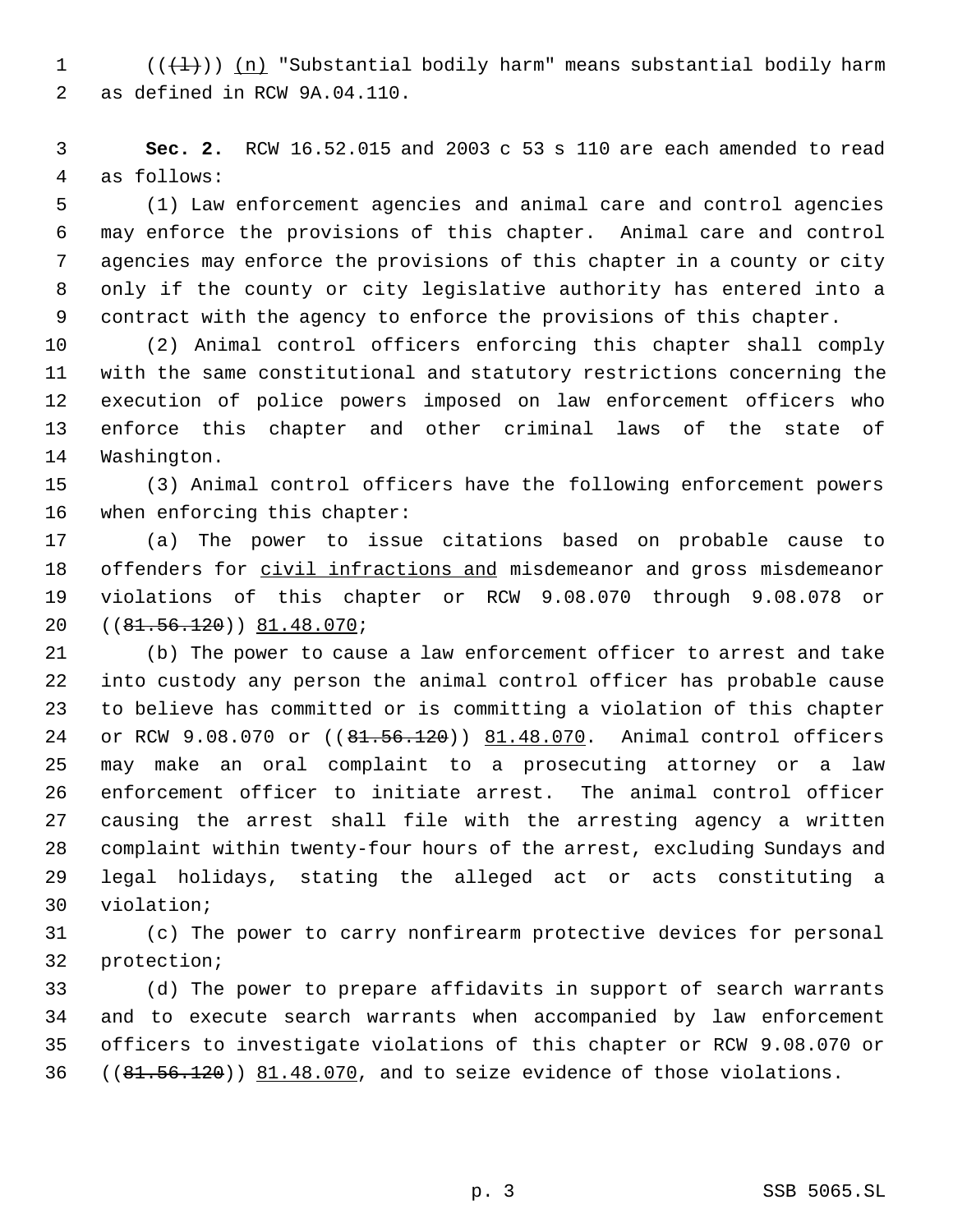(4) Upon request of an animal control officer who has probable cause to believe that a person has violated this chapter or RCW 9.08.070 or ((81.56.120)) 81.48.070, a law enforcement agency officer may arrest the alleged offender.

 **Sec. 3.** RCW 16.52.085 and 2009 c 287 s 2 are each amended to read as follows:

 (1) If a law enforcement officer or animal control officer has probable cause to believe that an owner of a domestic animal has 9 violated this chapter or ((owns or possesses)) a person owns, cares 10 for, or resides with an animal in violation of an order issued under 11 RCW 16.52.200 $((+3))$   $(4)$  and no responsible person can be found to assume the animal's care, the officer may authorize, with a warrant, the removal of the animal to a suitable place for feeding and care, or may place the animal under the custody of an animal care and control agency. In determining what is a suitable place, the officer shall consider the animal's needs, including its size and behavioral characteristics. An officer may remove an animal under this subsection without a warrant only if the animal is in an immediate life-threatening condition.

 (2) If a law enforcement officer or an animal control officer has probable cause to believe a violation of this chapter has occurred, the officer may authorize an examination of a domestic animal allegedly neglected or abused in violation of this chapter by a veterinarian to determine whether the level of neglect or abuse in violation of this chapter is sufficient to require removal of the animal. This section does not condone illegal entry onto private property.

 (3) Any owner whose domestic animal is removed pursuant to this chapter shall be given written notice of the circumstances of the removal and notice of legal remedies available to the owner. The notice shall be given by posting at the place of seizure, by delivery to a person residing at the place of seizure, or by registered mail if the owner is known. In making the decision to remove an animal pursuant to this chapter, the officer shall make a good faith effort to contact the animal's owner before removal.

 (4) The agency having custody of the animal may euthanize the animal or may find a responsible person to adopt the animal not less than fifteen business days after the animal is taken into custody. A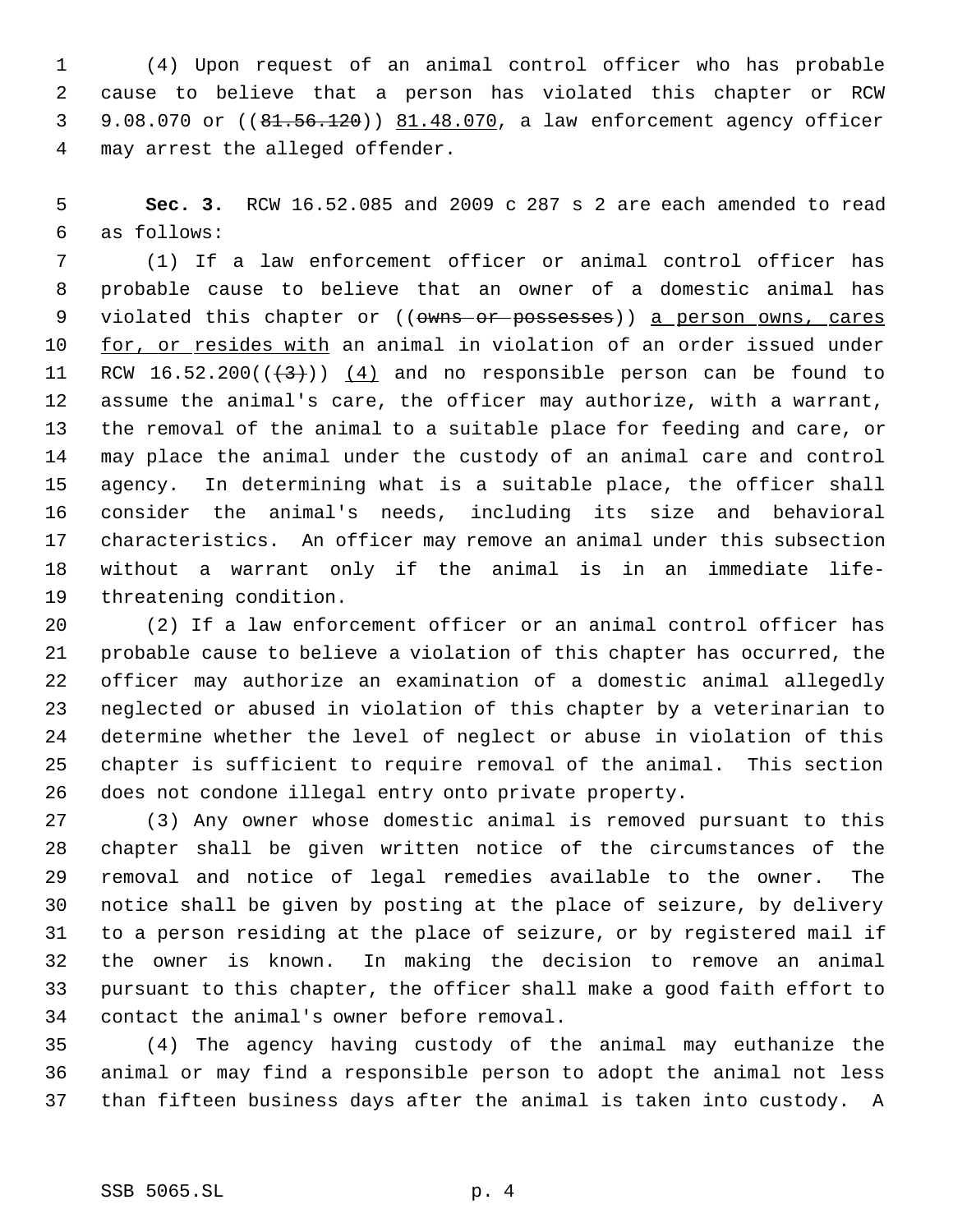custodial agency may euthanize severely injured, diseased, or suffering animals at any time. An owner may prevent the animal's destruction or adoption by: (a) Petitioning the district court of the county where the animal was seized for the animal's immediate return subject to court-imposed conditions, or (b) posting a bond or security in an amount sufficient to provide for the animal's care for a minimum of thirty days from the seizure date. If the custodial agency still has custody of the animal when the bond or security expires, the animal shall become the agency's property unless the court orders an alternative disposition. If a court order prevents the agency from assuming ownership and the agency continues to care for the animal, the court shall order the owner to renew a bond or security for the agency's continuing costs for the animal's care. When a court has 14 prohibited the owner from owning ((or-possessing)), caring for, or 15 <u>residing with</u> a similar animal under RCW  $16.52.200(( $\{\frac{4}{3}\})$ ) ( $\{\frac{4}{1}\}$ )$ , the agency having custody of the animal may assume ownership upon seizure and the owner may not prevent the animal's destruction or adoption by petitioning the court or posting a bond.

 (5) If no criminal case is filed within fourteen business days of the animal's removal, the owner may petition the district court of the county where the animal was removed for the animal's return. The petition shall be filed with the court, with copies served to the law enforcement or animal care and control agency responsible for removing the animal and to the prosecuting attorney. If the court grants the petition, the agency which seized the animal must deliver the animal to the owner at no cost to the owner. If a criminal action is filed after the petition is filed but before the animal is returned, the petition shall be joined with the criminal matter.

 (6) In a motion or petition for the animal's return before a trial, the burden is on the owner to prove by a preponderance of the evidence that the animal will not suffer future neglect or abuse and is not in need of being restored to health.

 (7) Any authorized person treating or attempting to restore an animal to health under this chapter shall not be civilly or criminally liable for such action.

 **Sec. 4.** RCW 16.52.200 and 2009 c 287 s 3 are each amended to read as follows: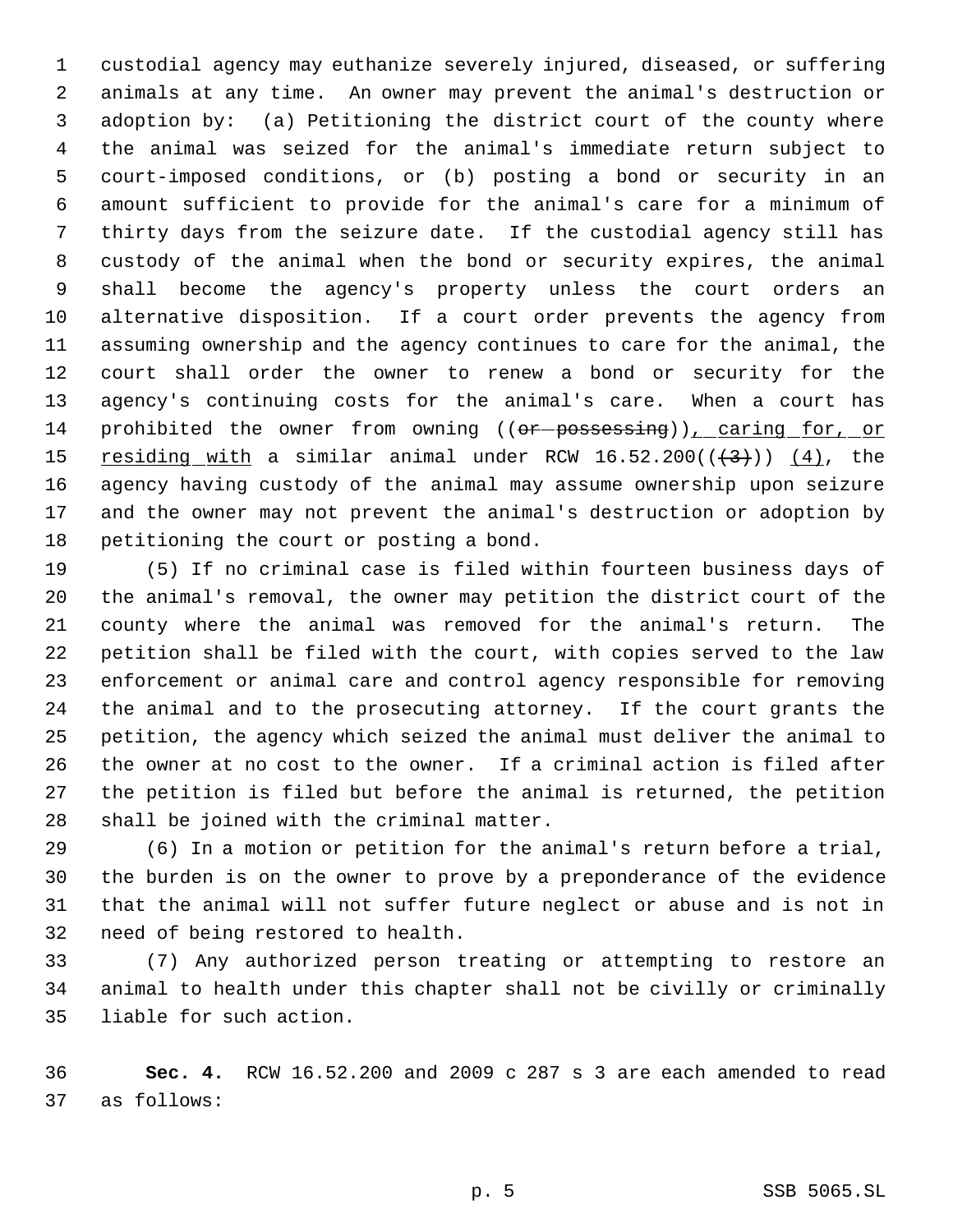(1) The sentence imposed for a misdemeanor or gross misdemeanor violation of this chapter may be deferred or suspended in accordance with RCW 3.66.067 and 3.66.068, however the probationary period shall be two years.

 (2) In case of multiple misdemeanor or gross misdemeanor convictions, the sentences shall be consecutive, however the probationary period shall remain two years.

 (3) In addition to the penalties imposed by the court, the court shall order the forfeiture of all animals held by law enforcement or animal care and control authorities under the provisions of this chapter if any one of the animals involved dies as a result of a violation of this chapter or if the defendant has a prior conviction under this chapter. In other cases the court may enter an order requiring the owner to forfeit the animal if the court deems the 15 animal's treatment to have been severe and likely to reoccur.  $($  ( $\pm$ 16 forfeiture is ordered, the owner))

 (4) Any person convicted of animal cruelty shall be prohibited from 18 owning  $((\theta \cdot \mathbf{r}))$ , caring for, or residing with any similar animals for a period of time as follows:

 (a) Two years for a first conviction of animal cruelty in the second degree under RCW 16.52.207;

 (b) Permanently for a first conviction of animal cruelty in the first degree under RCW 16.52.205;

 (c) Permanently for a second or subsequent conviction of animal 25 cruelty, except as provided in subsection  $((+4))$  (5) of this section.

 $((+4))$  (5) If a person has no more than two convictions of animal cruelty and each conviction is for animal cruelty in the second degree, the person may petition the sentencing court in which the most recent animal cruelty conviction occurred, for a restoration of the right to own or possess a similar animal five years after the date of the second conviction. In determining whether to grant the petition, the court shall consider, but not be limited to, the following:

 (a) The person's prior animal cruelty in the second degree convictions;

(b) The type of harm or violence inflicted upon the animals;

 (c) Whether the person has completed the conditions imposed by the 37 court as a result of the underlying convictions;  $((and))$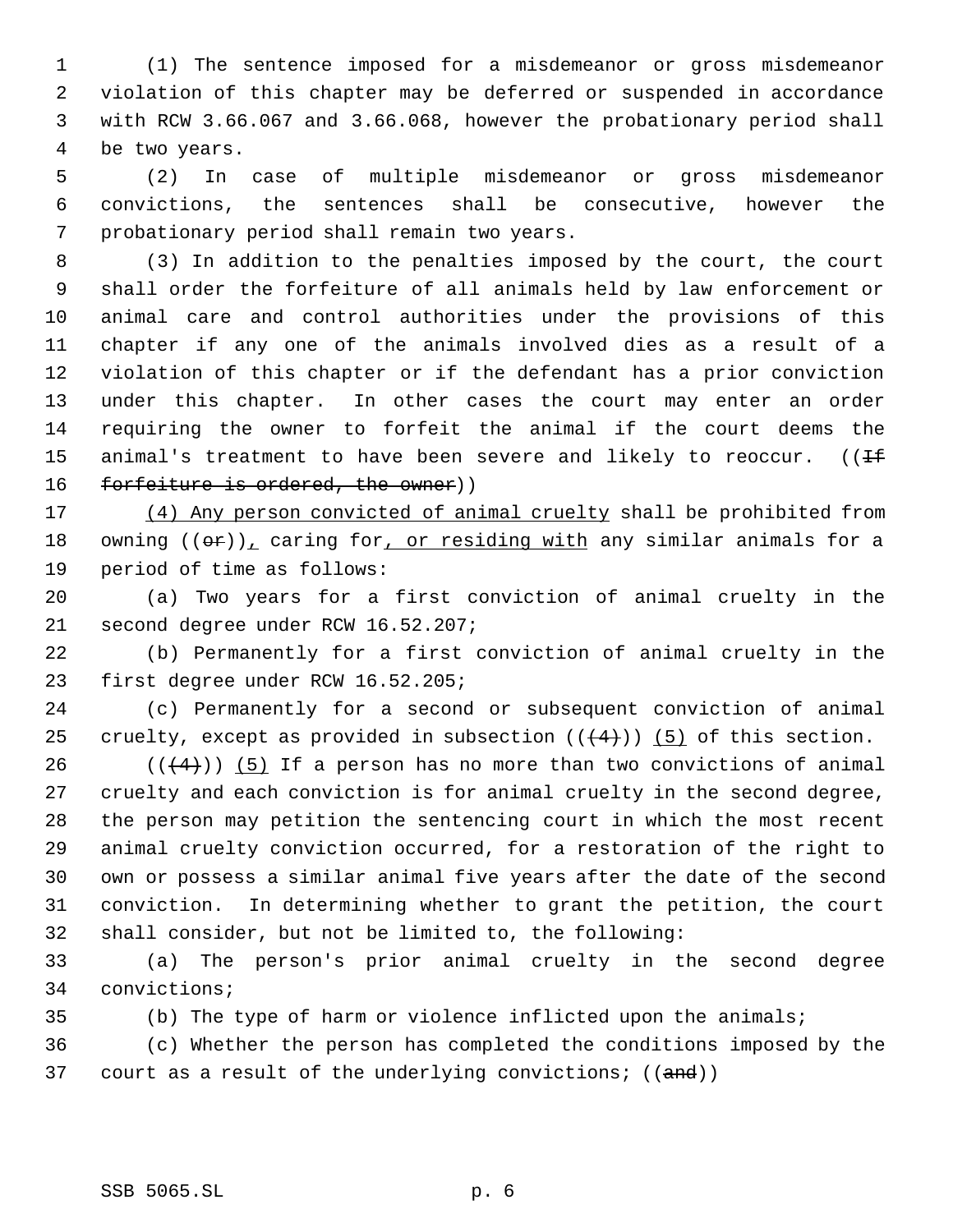(d) Whether the person complied with the prohibition on owning, 2 caring for, or residing with similar animals; and

 (e) Any other matters the court finds reasonable and material to consider in determining whether the person is likely to abuse another animal.

 The court may delay its decision on forfeiture under subsection (3) of this section until the end of the probationary period.

 $((+5))$   $(6)$  In addition to fines and court costs, the defendant, only if convicted or in agreement, shall be liable for reasonable costs incurred pursuant to this chapter by law enforcement agencies, animal care and control agencies, or authorized private or public entities involved with the care of the animals. Reasonable costs include expenses of the investigation, and the animal's care, euthanization, or adoption.

 $((+6))$   $(7)$  If convicted, the defendant shall also pay a civil penalty of one thousand dollars to the county to prevent cruelty to animals. These funds shall be used to prosecute offenses under this chapter and to care for forfeited animals pending trial.

19  $((+7))$  (8) If a person violates the prohibition on owning, caring 20 <u>for, or residing with similar animals under subsection (4) of this</u> section, that person:

 (a) Shall pay a civil penalty of one thousand dollars for the first violation;

 (b) Shall pay a civil penalty of two thousand five hundred dollars for the second violation; and

26 (c) Is guilty of a gross misdemeanor for the third and each 27 subsequent violation.

 (9) As a condition of the sentence imposed under this chapter or RCW 9.08.070 through 9.08.078, the court may also order the defendant to participate in an available animal cruelty prevention or education program or obtain available psychological counseling to treat mental health problems contributing to the violation's commission. The defendant shall bear the costs of the program or treatment.

 **Sec. 5.** RCW 16.52.207 and 2007 c 376 s 1 are each amended to read as follows:

(1) A person is guilty of animal cruelty in the second degree if,